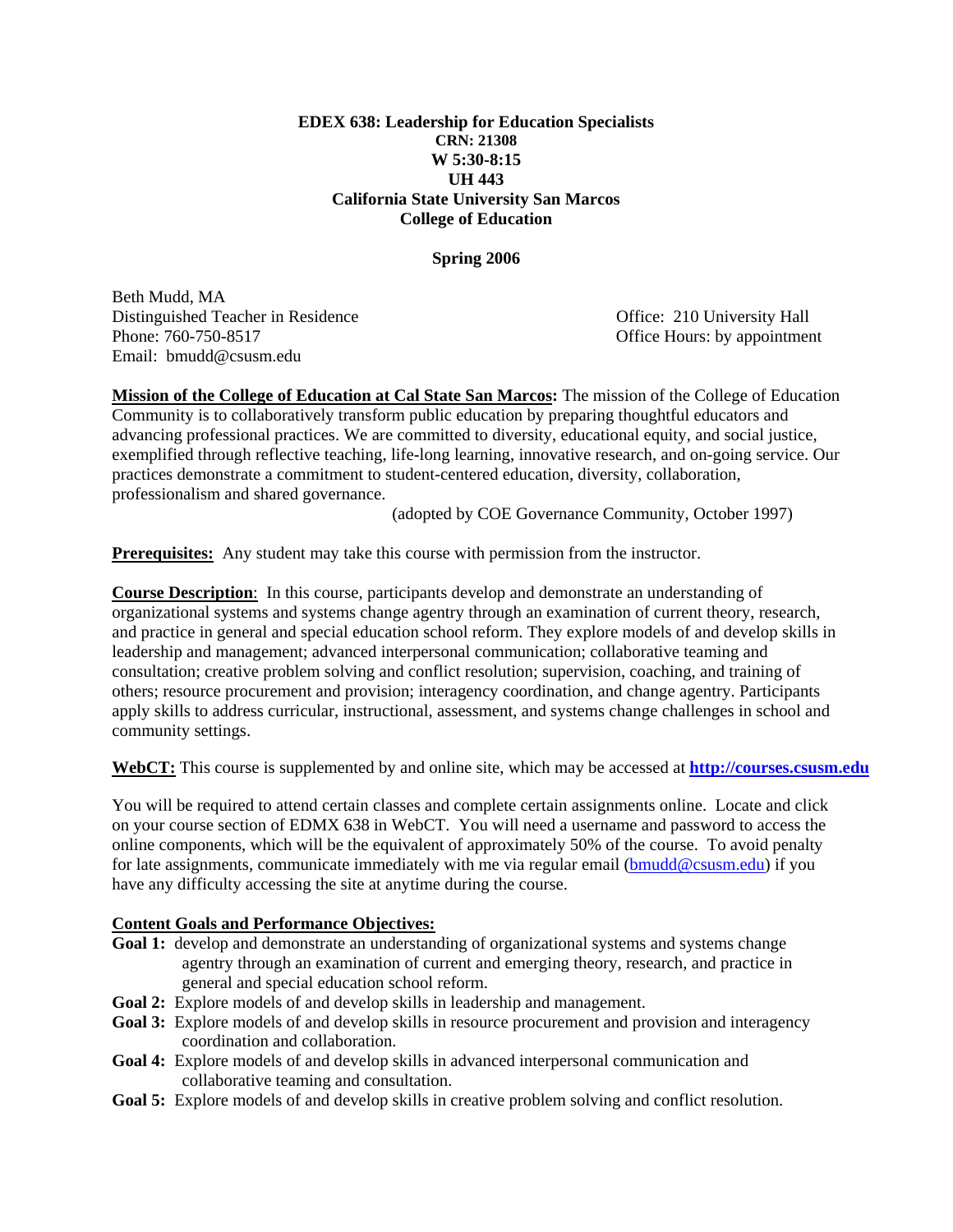**Goal 6:** Explore models of and develop skills in supervision, coaching, and training of others.

### **Infused Competencies**

**Authorization to Teach English Learners:** The Cal State San Marcos credential programs have been specifically designed to prepare teachers for the diversity of languages often encountered in California public school classrooms. The authorization to teach English learners is met through the infusion of content and experiences within the credential program, as well as additional coursework. Students successfully completing this program receive a credential with authorization to teach English learners. (approved by CCTC in SB 2042 Program Standards, August 2002)

**Special Education Inclusion:** Consistent with the intent to offer a seamless teaching credential in the College of Education, this course will demonstrate the collaborative infusion of special education competencies that reflect inclusive educational practices.

**Technology:** This course infuses technology competencies to prepare our candidates to use technologies, emphasizing their use in both teaching practice and student learning. Candidates are expected to use technology as part of their professional practice as well as to research the topics discussed in this course. Students are encouraged to keep a digital copy of all assignments for use in a teaching portfolio. Details will be given in class.

### **Accommodations and Policies**

**Students with Disabilities Requiring Reasonable Accommodations:** Students are approved for services through the Disabled Student Services Office (DSS). This office is located in Craven Hall 5205, and can be contacted by phone at (760) 750-4905, or TTY (760) 750-4909. Students authorized by DSS to receive reasonable accommodations should meet with their instructor during office hours or, in order to ensure confidentiality, in a more private setting.

### **College of Education Attendance Policy**

Due to the interactive nature of courses in the COE, and the value placed on the contributions of every student, students are expected to prepare for, attend, and participate in all classes. For extenuating circumstances contact the instructors **before** class is missed, and make arrangements to make up what was missed. At minimum, a student must attend more than 80% of class time, or s/he may not receive a passing grade for the course. If a student misses two class sessions or is late (or leaves early) for more than three sessions, the highest possible grade earned will be a "C". **Notification of absences does not allow students to assume they are automatically excused from class or making up missed class.** 

**WebCT Online Course Attendance and Participation:** Please note that this course includes class sessions online in WebCT. Students are also required to participate in online discussions and in online class activities. Credit for these requirements is embedded I the attendance and participation points, and in the assignment points for this course.

**Course Requirements:** Teacher education is a professional preparation program. It is expected that students will come to class prepared to discuss the readings, submit required assignments, and participate in class activities. Students are expected to adhere to academic honesty and integrity, standards of dependability, confidentiality and writing achievement. Because it is important for teachers to be able to effectively communicate their ideas to students, parents, colleagues, and administrators, writing that is original, clear and error-free is a priority for the College of Education. It is expected that work will be turned in on time. Please discuss individual issues with the instructor. Points will be deducted if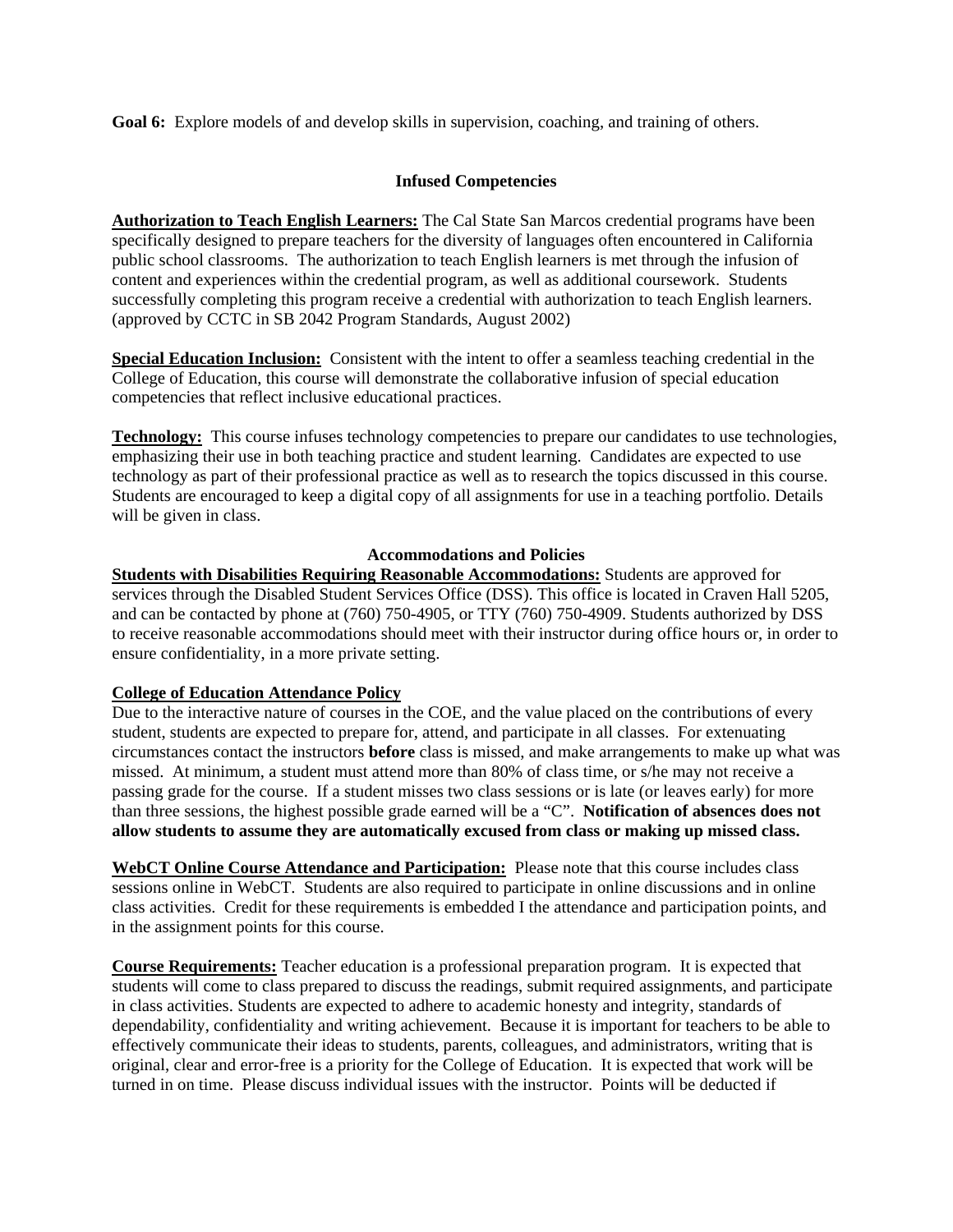assignments are submitted late (10% penalty per day late; no credit will be awarded if the assignment is one week late).

#### **Required Texts:**

- o Cummings, C. (1985). *Peering in on peers*. Snohomish, WA: Snohomish Publishing Co. (CU)
- o Villa, R., & Thousand, J. (2000). *Restructuring for Caring and Effective Education*. Baltimore: Paul H. Brookes. (TVN)

#### **Assignments and Points:**

|                                                                                |  |                              |  |       | <b>Maximum Points</b> |
|--------------------------------------------------------------------------------|--|------------------------------|--|-------|-----------------------|
| A. Live Class Attendance and Participation<br>(4 points per class x 9 classes) |  |                              |  |       | 36                    |
| B. School-Based Leadership Applications                                        |  |                              |  |       | 38                    |
| C. Live Reading Reactions                                                      |  |                              |  |       | 06                    |
| D. WebCT Reactions and Discussion Facilitation                                 |  |                              |  |       | 20                    |
|                                                                                |  | <b>TOTAL MAXIMUM POINTS:</b> |  |       | <b>100</b>            |
| 94-100<br>$\mathsf{A}$                                                         |  | $A-90-93$ $B+$               |  | 89-91 |                       |
| <sub>B</sub><br>86-88                                                          |  | B- 84-86 C+ 81-83            |  |       |                       |

NOTE: The minimum acceptable grade for a course in the professional education sequence is C+, and a B average must be maintained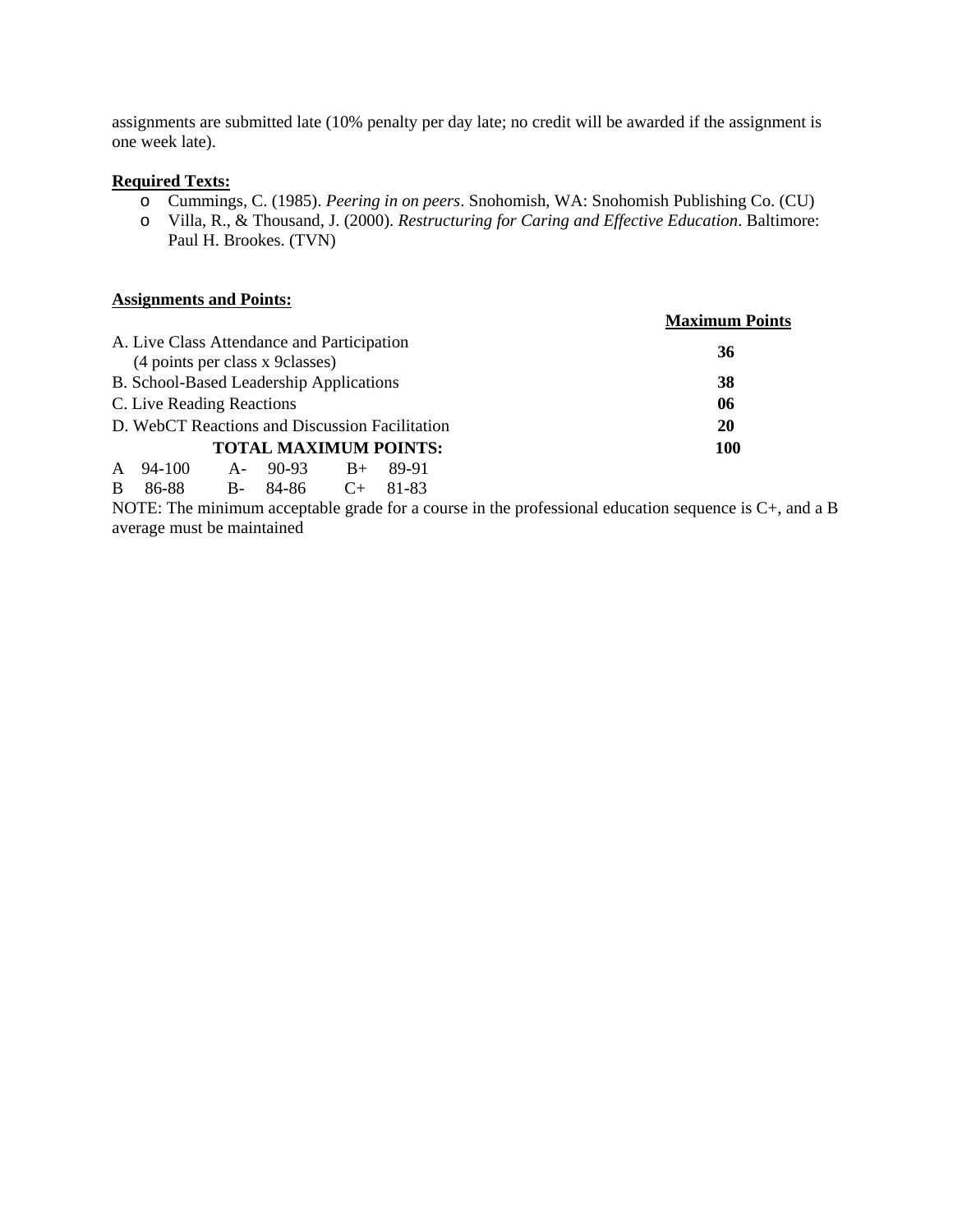Name\_\_\_\_\_\_\_\_\_\_\_\_\_\_\_\_\_\_\_\_\_\_\_\_ Phone number \_\_\_\_\_\_\_\_\_\_\_\_\_\_\_\_\_\_\_

Email address\_

**Face to Face attendance is worth 4 points each day**. Two points for attendance (One for arriving on time, and one for staying until end of class) and Two points for participating (in whole class and small group activities and discussions).

| 1/18                                        | /4                                    | WebCT<br>Face to Face | Reading Reaction #1<br>/5<br>Reading Reaction #2<br>/3                         |                   |  |
|---------------------------------------------|---------------------------------------|-----------------------|--------------------------------------------------------------------------------|-------------------|--|
| 1/25                                        | /4                                    | WebCT<br>Face to Face | Reading Reaction #3<br>/5<br>/3                                                |                   |  |
| 2/8                                         | /4                                    | WebCT<br>WebCT        | Reading Reaction #4_<br>Reading Reaction #5<br>/5<br>Reading Reaction #6<br>/5 | (26 points total) |  |
| 2/15                                        | /4                                    |                       |                                                                                |                   |  |
| 2/22                                        | /4                                    |                       |                                                                                |                   |  |
| 3/8                                         | /4                                    |                       |                                                                                |                   |  |
| 3/29                                        | CSUSM Spring Break-no class this week |                       |                                                                                |                   |  |
| 4/5                                         | /4                                    |                       |                                                                                |                   |  |
| 4/19                                        | /4                                    |                       |                                                                                |                   |  |
| 5/3                                         | (36 points total)<br>/4               |                       |                                                                                |                   |  |
| <b>School Based Leadership Applications</b> |                                       |                       |                                                                                |                   |  |

### **System Change for Caring and Effective Inclusive Education:**

Resource Fair \_\_\_\_\_\_\_\_ /5 Restructuring  $\overline{\text{Jigsaw}}$  (in class) \_\_\_\_\_/5 (10 points total)

| <b>Inservice Module Assignments:</b>            |              |                        | <b>Peer Coaching Assignments:</b> |                        |
|-------------------------------------------------|--------------|------------------------|-----------------------------------|------------------------|
| Meeting #1 Evidence                             |              |                        | <b>Reinforcement Conference</b>   |                        |
| <b>Inservice Goals Outline</b>                  | 72           |                        | Alternative/Growth Conference     | $/5$ (10 points total) |
| Meeting #2 Evidence                             |              |                        |                                   |                        |
| <b>Inservice Draft</b>                          |              |                        |                                   |                        |
| Final Inservice Module<br>Public Unveiling with |              | /5                     |                                   |                        |
| <b>Handouts for Classmates</b>                  |              | $/5$ (18 points total) |                                   |                        |
| <b>Total</b>                                    | $\sqrt{100}$ |                        | Grade                             |                        |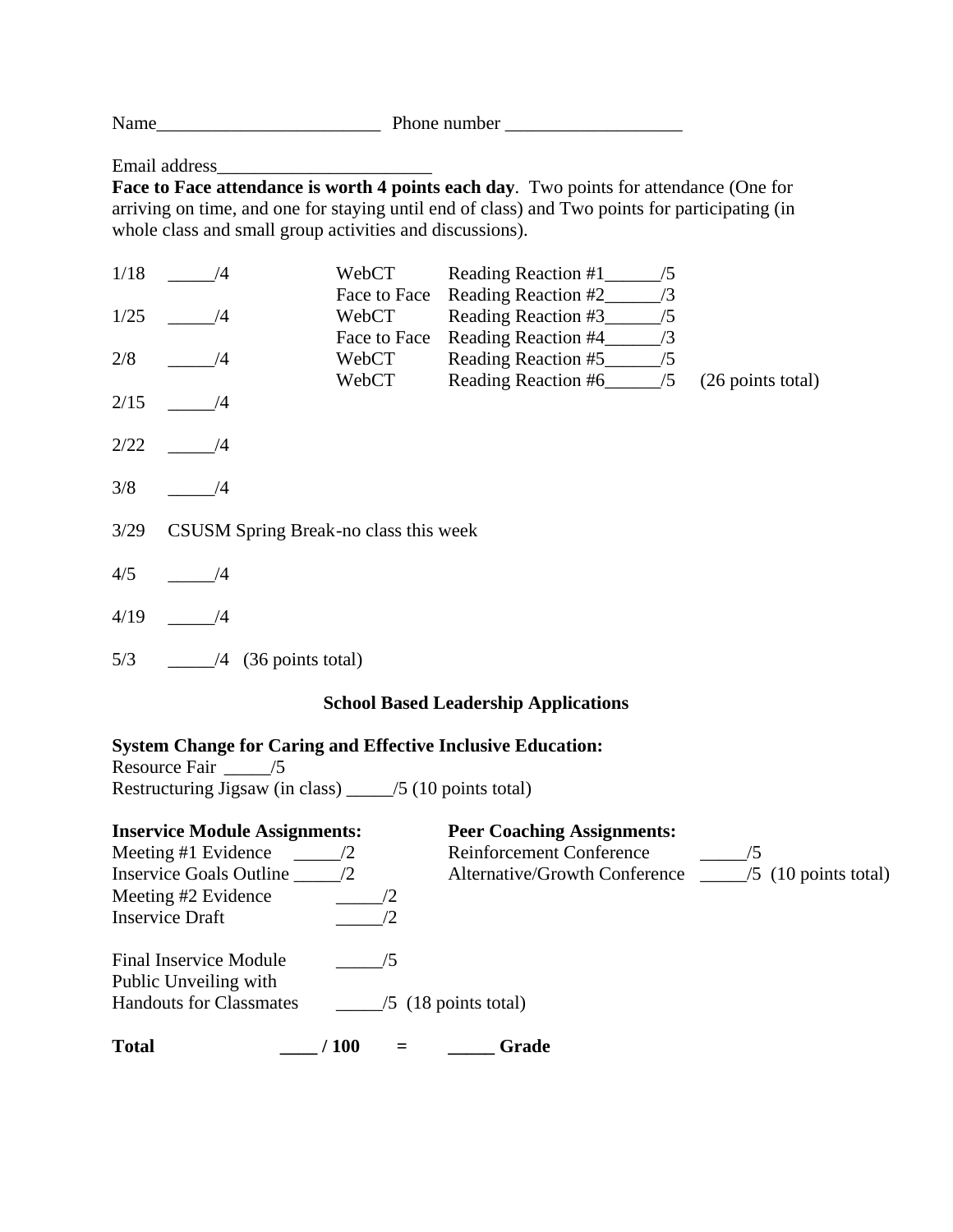| <b>Class</b>           | <b>Date</b> | FF or OL topic                             | <b>Reading</b>     | <b>Assignments Due</b>                                             |
|------------------------|-------------|--------------------------------------------|--------------------|--------------------------------------------------------------------|
|                        | 1/18        | Syllabus Review                            |                    |                                                                    |
| Face to                |             | <b>Collaborative Teaming</b>               |                    |                                                                    |
| Face                   |             | Schedule WebCT Teams and                   |                    |                                                                    |
|                        |             | Facilitation                               |                    |                                                                    |
| $\overline{2}$         | 1/25        | Inservice Module: Topics,                  | CU pp. 1-3         |                                                                    |
| $F$ to $F$             |             | Teams, Timelines                           | CU Chs 1, 2, 3     |                                                                    |
|                        |             | Peer Coaching Part 1                       |                    |                                                                    |
| $\overline{3}$         | 2/1         | Inservice Module Meeting #1                | V&T Ch. 10         | WebCT Reading Reaction #1                                          |
| On Line                |             | (Develop Topic Outline,                    | And 389-393        |                                                                    |
|                        |             | Begin Inservice Draft)                     |                    |                                                                    |
|                        |             | WebCT Teams                                |                    |                                                                    |
| $\overline{4}$         | 2/8         | Peer Coaching Part 2                       | CU Chs 7, 8, 9     |                                                                    |
| F to F                 |             |                                            |                    |                                                                    |
| 5                      | 2/15        | CPS & Process                              |                    |                                                                    |
| F to F                 |             | Communication                              |                    |                                                                    |
|                        |             | <b>Guest Speaker</b>                       |                    |                                                                    |
| 6                      | 2/22        | Peer Coaching Part 3                       | V&T Ch. 11         | Face to Face Reading Reaction #2                                   |
| F to F                 |             |                                            |                    | Reinforcement Conference                                           |
| 7                      | 3/1         | Inservice Module Meeting #2                | V&T 173-182        | WebCT Reading Reaction #3                                          |
| On Line                |             | (Develop Inservice Draft)                  | V&T 200-204        |                                                                    |
|                        |             | WebCT Teams                                | CU Ch 6            |                                                                    |
|                        |             | Also, Deliver Alter/Growth                 |                    |                                                                    |
|                        |             | Conference<br>What's Ethics Got to Do with |                    |                                                                    |
| 8<br>$F$ to $F$        | 3/8         | It?                                        | V&T Ch. 24         | Face to Face Reading Reaction #4<br><b>Inservice Goals Outline</b> |
|                        |             | Resource Fair Introduced                   |                    |                                                                    |
| 9                      | 3/15        | Optional Extra Inservice                   | V&T Ch. 13 &       | WebCT Reading Reaction #5                                          |
| On Line                |             | Module Meeting (Finalize                   | "Maddie's Story"   |                                                                    |
|                        |             | Inservice Draft)                           |                    |                                                                    |
|                        |             | WebCT Teams                                |                    |                                                                    |
|                        |             | Also, Prepare for Class #12,               |                    |                                                                    |
|                        |             | Resource Fair                              |                    |                                                                    |
| 10                     | 3/22        | WebCT Teams                                | V&T Ch. 12         | WebCT Reading Reaction #6                                          |
| On Line                |             | Also, Prepare for Class #12,               |                    |                                                                    |
|                        |             | Resource Fair                              |                    |                                                                    |
|                        | $3/29$      | <b>No Class</b>                            |                    | <b>CSUSM Spring Break</b>                                          |
| 11                     | 4/5         | Complete Inservice Module &                |                    |                                                                    |
| On Line                |             | <b>Unveiling Presentation</b>              |                    |                                                                    |
| 12                     | 4/12        | Resource Fair                              |                    | Alternative/Growth Conference                                      |
| $F$ to $F$             |             | Conference Debrief                         |                    | Resource Fair                                                      |
|                        |             | Class #13 Jigsaw Assigned                  |                    | Draft Inservice                                                    |
| 13                     | 4/19        | Restructuring Jigsaw (done in              | V&T Ch. 5 & 14     | Restructuring Jigsaw                                               |
| ${\rm F}$ to ${\rm F}$ |             | class, 4 points)                           | And: 15, 16, or 17 |                                                                    |
|                        |             | Guest Speaker-Action for                   |                    |                                                                    |
|                        |             | Change Advice                              |                    |                                                                    |
| 14                     | 4/26        | Complete Inservice Module &                |                    |                                                                    |
| On Line                |             | <b>Unveiling Presentation</b>              |                    |                                                                    |
| 15                     | 5/3         | <b>Inservice Unveiling</b>                 |                    | Final Inservice Module                                             |
| $F$ to $F$             |             | Course Evaluation and                      |                    |                                                                    |
|                        |             | Celebration                                |                    |                                                                    |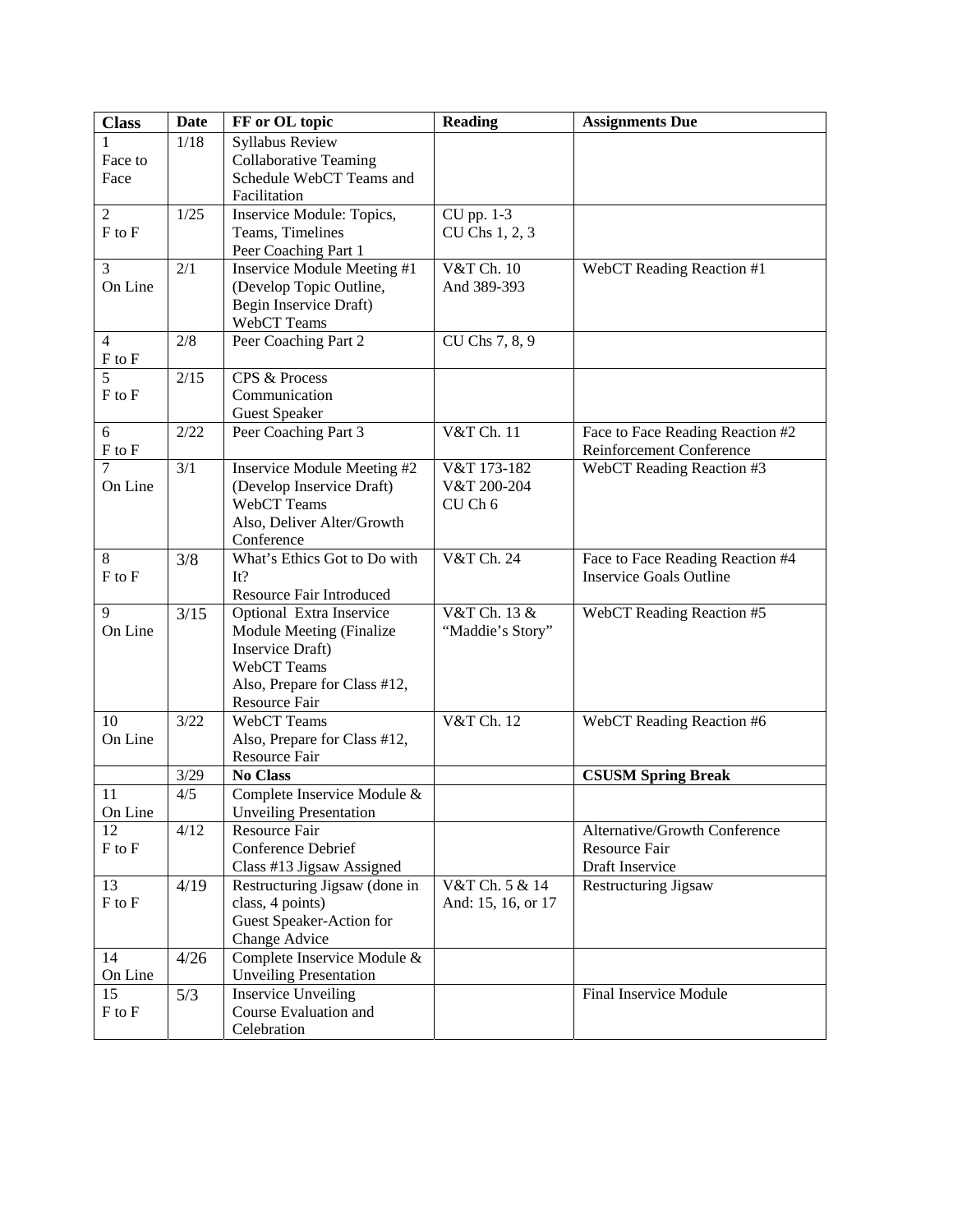### **School Based Leadership Applications:**

### **Resource Fair (5 points)**

Identify a research-based or promising curricular, instructional, assessment, technical, or material resource you use, have learned about, or observed that could be used to meet individual student needs or be incorporated into staff development. Prepare a 1- to 2-page handout and post on discussion board under "Resource Fair. Also be prepared to do a demonstration of the resource at a Resource Fair to be conducted in class. Each presentation will be 3-5 minutes long. The handout must include but is not limited to information regarding the purposes and uses of the materials or practice, the publisher, and any available ordering and pricing information.

### **Restructuring Jigsaw: Teaching a Systems Change Example to Classmates (5 points)**

In this entry you will describe in writing and teach other classmates how the five elements of the Ambrose Complex Change model (described in Chapter 5) are illustrated in two case studies of systems change. To accomplish this assignment, first read Chapter 5 of the Villa and Thousand text. Then read Chapter 14. Prepare a 1-page summary of the elements of complex change (i.e., vision, skills, resources, incentives, action planning) that impressed you from Chapter 14 and submit in class to your instructor **(2 points)**.

For the second part of this assignment, please read the systems change chapter – Chapter 15, 16, or 17 – that you selected in a previous class. Prepare to teach classmates about your selected chapter by preparing a visual organizer/poster and four copies of a 1-page handout for instructing classmates on your selected "jigsaw-ed" chapter (Chapter 15, 16, or 17). The visual and handout **(3 points)** should illustrate to classmates the ways in which your case study addressed the elements of complex change (i.e., vision, skills, resources, incentives, action planning). Submit one of the 1-page handouts to your instructor.

### **Reinforcement Conference (5 points)**

Using the Carol Cummings "Peer Coaching" model of supervision and coaching, observe, design, deliver, and critique your delivery of a "reinforcement conference" with another professional, a paraprofessional, or other support provider.

Please include the following information: Observation and Labels, Lesson Plan (pages 86-88), Check List (page 91), Feedback (page 92), and Reflection.

### **Alternate or Growth Conference (5 points)**

Using the Carol Cummings "Peer Coaching" model of supervision and coaching, observe, design, deliver, and critique your delivery of an "alternative conference" or a "growth conference" with another professional, a paraprofessional, or other support provider. This should be your second observation (first observation is the reinforcement conference). Please include: Observation and Labels, Lesson Plan (pages 86-88), Check list (page 91), Feedback (page 92), and Reflection.

### **Inservice Module**

A great many of the Level II standards (Standards M/M 20.6, M/S 18.3, M/S 19.4, M/S 19.6, M/S 19.7) have to do with developing and delivering inservice training to others, including teachers, administrators, paraprofessionals, parents, community members, school board members, and related service personnel (e.g., speech and language, OT, PT).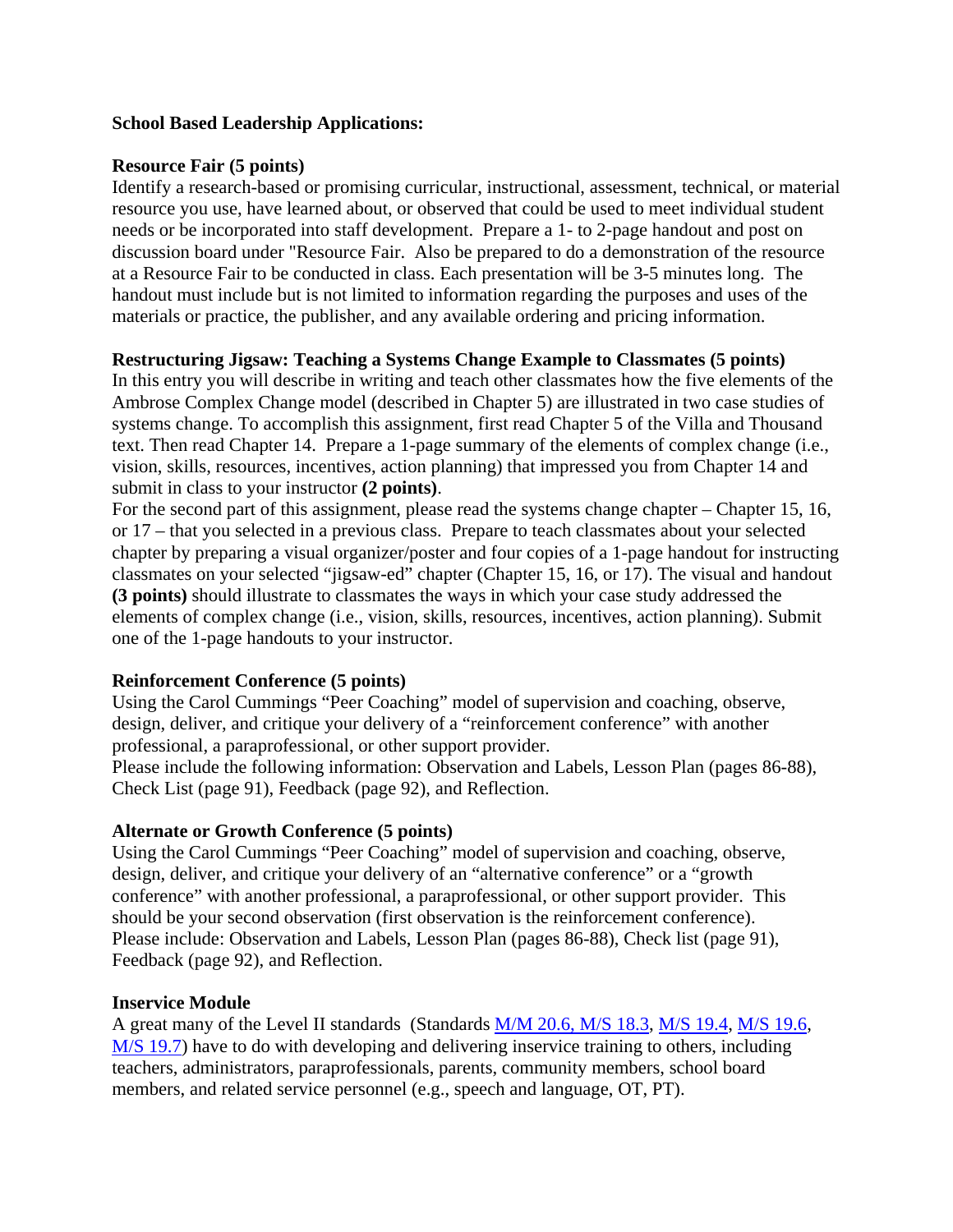For this school-based leadership entry, you will form a team of two to five people who have a similar inservice training interest. This team will identify an inservice need for a particular audience or a variety of audiences. Given this need, the team will meet face-to-face outside of class to develop a 1- to 2-hour inservice training module appropriate for the targeted audience(s). The module may be structured as a single 60 to 120-minutes training session, two 30 to 60 minute sessions, or three 20 to 40-minutes sessions, based upon the time frames you have available to deliver the instruction or the nature of the instruction (e.g., practice is required between sessions).

\*Please note that your inservice module development team is NOT the same as your WebCT reading reaction team, although you may choose to work with one or more of you WebCT teammates if you share a common inservice need.

Inservice teams must meet have a **minimum of two face-to-face meetings** outside of class. Each face-to-face meeting must be documented in order to evidence participants' demonstration of Level II collaborative teaming standards. (Standards  $M/S$  18.1,  $M/S$  18.4,  $M/S$  18.6).

Documentation requirements are described below. Your inservice team may earn one EXTRA CREDIT point for each additional, similarly documented face-to-face meeting held beyond the two required meetings.

The specific requirements of and steps for developing your inservice module are as follows:

# **Team Meeting #1 and Module Goals and Topic (4 points)**

# **PART 1 - Evidence of Face-to-Face Meeting #1 (2 points)**

Team meeting documentation must be provided. This includes:

- a) Use of the agenda format recommended on page 284 of the Villa and Thousand text
- b) Evidence of use at least one of the processing procedures listed in Table 1 on pages 281 and 282, and
- c) Completion of the "forming" and "functioning" sections of the checklist on pages 273 and 274.

"Homefun" or division of labor on the part of team members in preparation for the actual module construction must be identified at the end of the meeting minutes. Online or e-mail planning among team members can and should occur subsequent to this meeting, but this first organizing meeting must be face to face.

# **PART 2 – Goals and Topic Outline (2 points)**

A word processed description of the outcomes of the first meeting that identifies:

- a) the need for the module
- b) the module's audience(s),
- c) at least two specific and observable and measurable objectives,
- d) a projected outline of the module's content and sequence, and
- e) any expected resources needed to develop the module.

# **Team Meeting #2 and Draft Module for Instructor Review (4 points)**

# **PART 1 - Evidence of Face-to-Face Meeting #2 (2 point)**

Team meeting documentation must be provided. This includes:

- a) use of the agenda format recommended on page 284 of the Villa and Thousand text,
- b) evidence of use at least one of the processing procedures listed in Table 1 on pages 281 and 282, and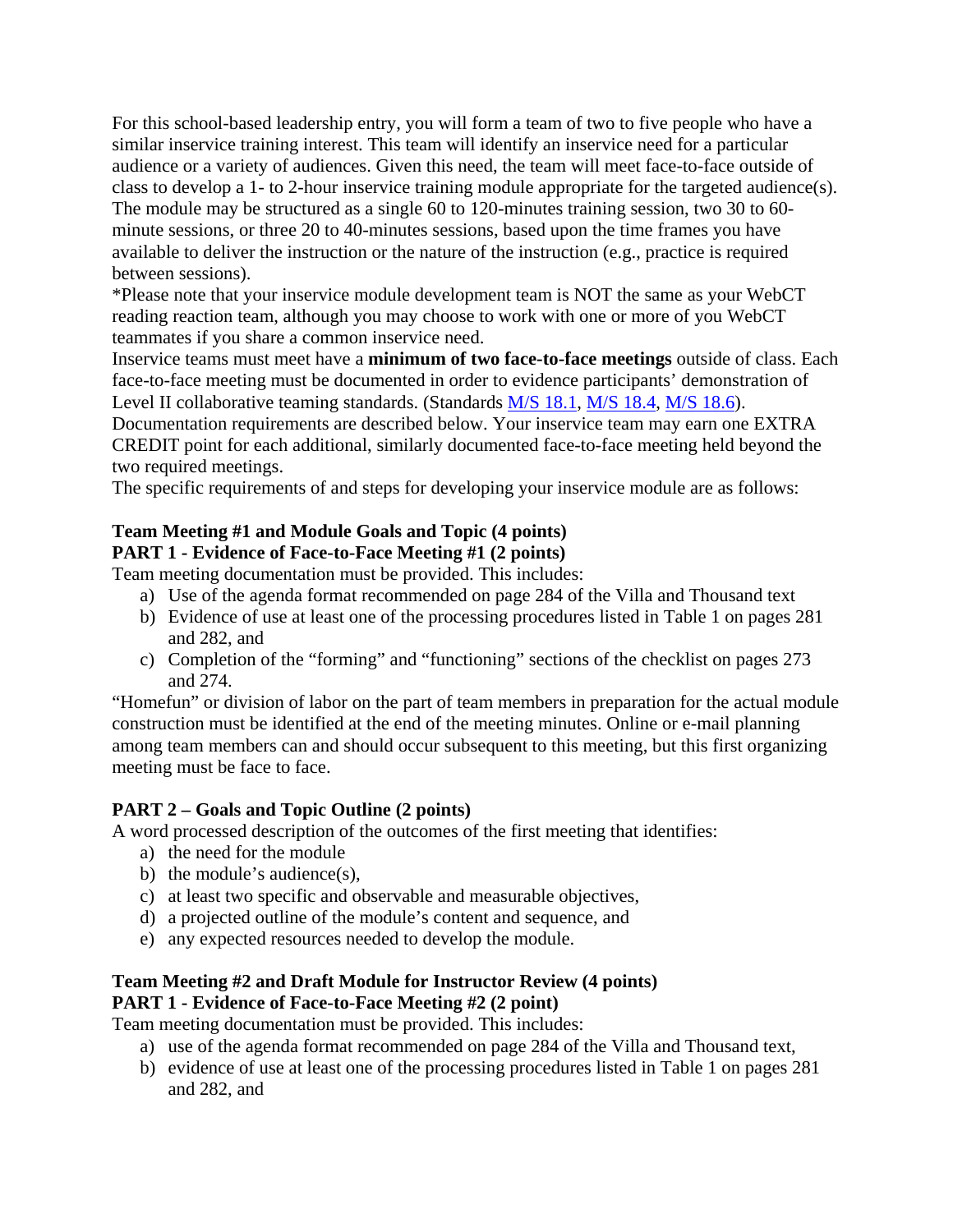c) completion of the "formulating" and "fermenting" skills on page 274-275. "Homefun" or division of labor on the part of team members in preparation for the actual module construction must be identified in the meeting minutes. Note that additional face-to-face meetings likely will be needed to develop the draft module for instructor review (see Part 2 in the next paragraph). The team earns 1 extra credit point for each documented (i.e., agenda and outcomes recorded and submitted to instructor) meeting subsequent to meeting #2.

# **PART 2 – Draft Module for Instructor Review (2 points)**

The outcome of the second meeting is a nearly final draft of the training module for the instructor's review. The module must be patterned after the module template and module examples presented in WebCT. The module must include a **Participant Evaluation** of the module. An evaluation may take the form of a pre/post-test on the module content, an assessment of what the participants learned and will use, and so forth. A component of the assessment also must be devoted to the quality of the delivery of the instruction (e.g., exemplary features of instruction, how instruction/materials could be improved).

# **Final Module Preparation and Public Unveiling (10 points)**

**PART 1 – Final Draft of Inservice Module (5 points)** Based upon instructor feedback, the team submits a revised final module that has addressed the instructor feedback. A complete hardcopy set of materials is delivered to the instructor and an electronic copy of the module is posted on WebCT for classmates and the instructor to download.

# **PART 2 – Public Unveiling of Module with Handout for Classmates (5 points)** - The team

prepares an 8 to 10-minute public unveiling of the module. This unveiling is a group presentation of highlights of the module's audience, objectives, evaluation procedures, and activities, including a **mini-demonstration** of an actual component of the training and a 1-page handout summary of the module. All team members must have a role in the presentation.

# **Face to Face Reading Reaction Prompts (6 points)**

Each participant will prepare two "face to face" written reading reactions to be shared with classmates in the class sessions designated in the class schedule. The prompts for each reaction are as follows. Note that each prompt identifies the Level II standards addressed by the reading reaction.

# **Face to Face Class Reading Reaction #2**: V&T Chapter 11 (3 points)

(Standards M/M 20.3; M/S 19.5)

Create a mind map, a graphic organizer, an outline, or some representation that will assist you in remembering the steps of Creative Problem Solving (CPS). Describe aspects of CPS that you already use in your creative solution finding. Describe aspects that you feel you need to further develop

# **Face to Face Reading Reaction #4**: V&T Chapter 24 (3 points)

(Standards M/M/S 15.1, M/M/S 15.2, M/M/S 15.4, M/M/S 15.5; M/S 19.1, M/S 19.2)

Aaron synthesizes many of the concepts we tried to emphasize in this book by telling stories from his life and the life of his son. He speaks of cultural change, caring, obstacles, and courage. Much of what he really is speaking about is professional ethics and leadership. What from his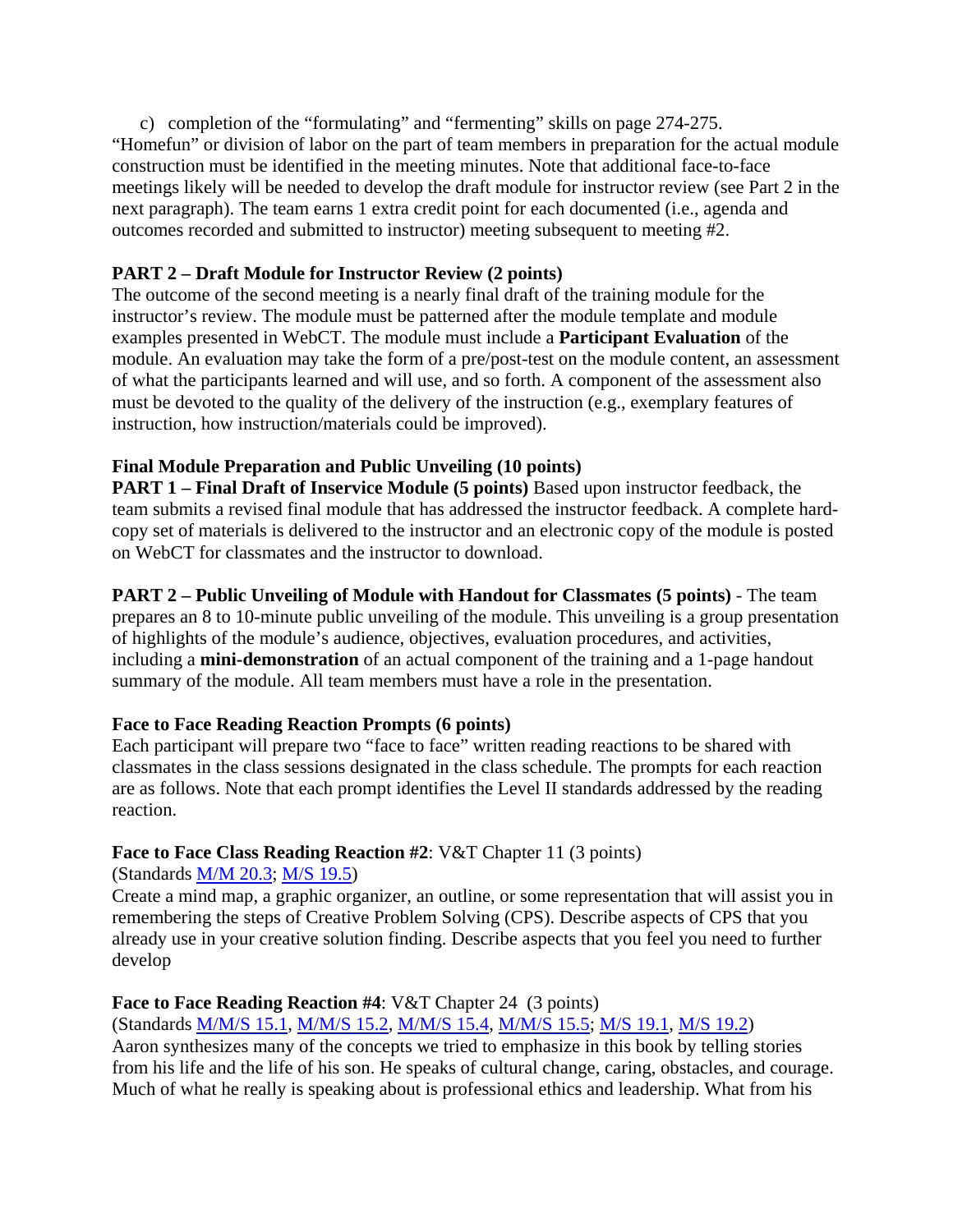message "spoke to you" about leadership and professional ethics in education? What story from your own history as a student or teacher could you tell and then use to teach others about ethics and leadership (as well as change, caring, obstacles, and courage)?

# **WebCT Base Team Discussion Participation and Facilitation (20 points total)**

Four reading reactions (reactions #s 1,3,5,6) are posted online in **four** separate **WebCT**  discussion rooms. At the beginning of this course you will join a team of four members that will stay together throughout the semester and engaged in four discussion room conversations. Each member is requited to facilitate one discussion and participate in three discussions. Each team member will serve as a WebCT discussion facilitator at least once. Team members will agree on who facilitates which room in the first two weeks of the semester. If a team ends up having only three members, one member will need to facilitate a second time. Your team must come to consensus as to who will facilitate the 4th discussion, since this person earns 3 EXTRA CREDIT points for facilitating a second time. Each discussion room needs a facilitator; to not have a facilitator for a discussion is not an option.

There are multiple rationale for discussion room participation and facilitation.

- Each reading has been selected because it facilitates the participant's growth in one of more of the Level II standards (see standards associated with each reading reaction assignment). Participation is an authentic and interactive way to provide evidence of completion and understanding of the required readings and deepened understanding and application of the reading through cooperative group dialogue.
- Participation and facilitation enables you to demonstrate performance competence for six of the Level II standards – M/M 20.1, M/M 20.2, M/M 20.3; M/S 18.1, M/S 18.4, M/S 18.6.
- You increasingly will be expected to participate in professional development that requires this form of interaction. You need to develop a level of comfort and skill to easily and effectively participate in this type of instructional delivery. These five discussions give you the opportunity to develop this comfort and skill.
- In your job in the future, you likely will be expected to provide professional development to others and lead meaningful professional discussions. By serving in the role of discussion facilitator you have the opportunity to develop this important "teacher of other professionals" skill.
- You increasingly will be using web-based instructional approaches with your own students. Becoming facile in using web-based methods for communicating and teaching is the first step in you taking the lead to construct or at least facilitate this type of communication and discussion forum for your students.
- Rather than driving to Cal State San Marcos to participate in important discussions to bring learning to life, you can engage in the same discussions without having to travel. You are ensured rapt attention of your small group teammates in your streamed discussions and accountability for quality participation, as performance criteria are clearly identified and articulated.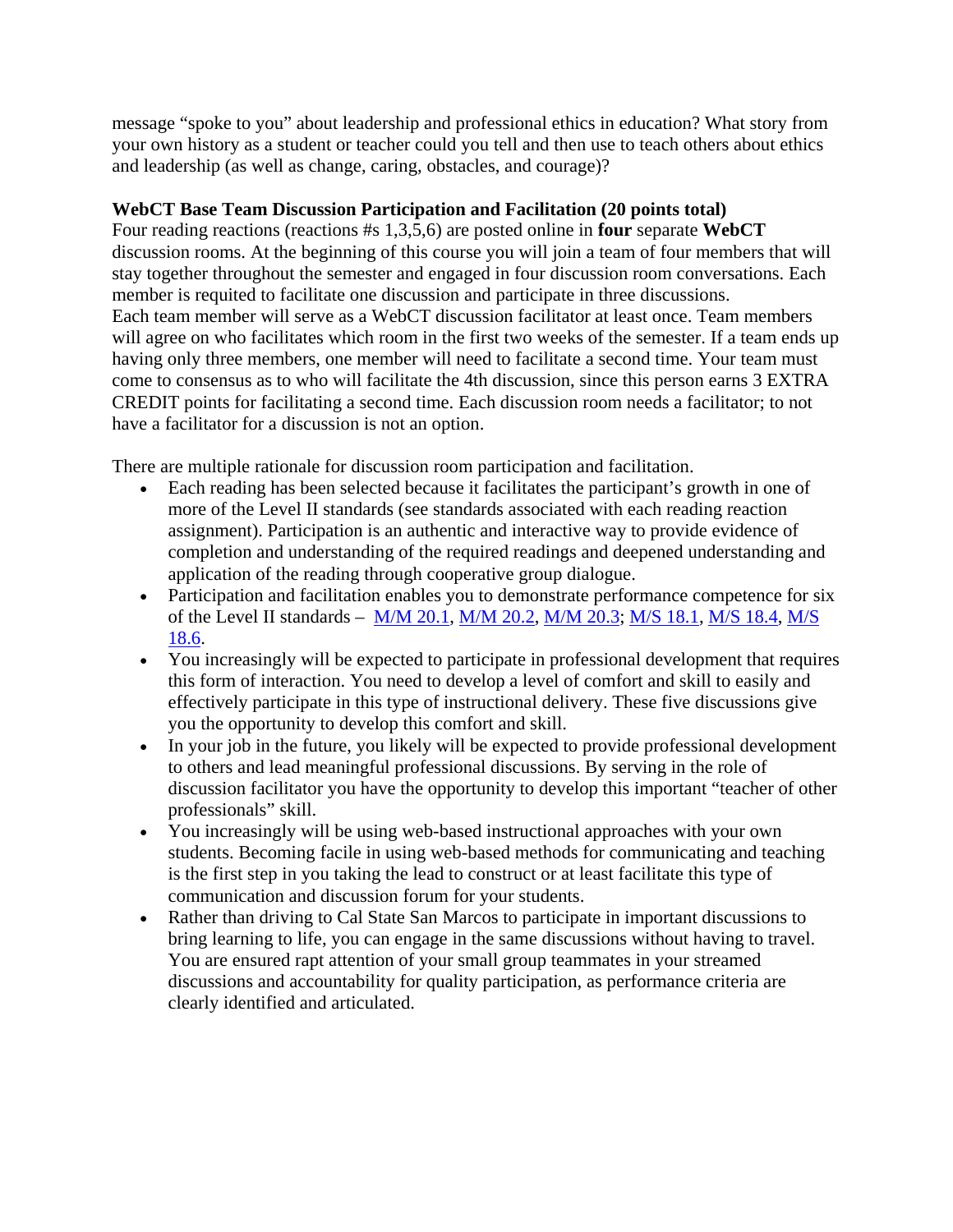**Performance Criteria and Steps** (4 points per discussion room)

**Step One:** The facilitator "convenes" the reflection room and sets up a schedule of deadlines for each step. An example schedule is listed below. If necessary, the facilitator prompts teammates who do not post by the designated time in order ensure timely delivery of and responding to reflections. (Note: This demonstrates important conflict resolution and creative problem solving skills – M/M 20.3, M/S 18.1 & M/S 18.4)

**Step Two:** Read assigned chapters and prompt. Facilitator and participants respond to initial prompt.

**Step Three:** Facilitator and participants comment upon one another's posting.

**Step Four:** The facilitator formulates and posts a "follow-up discussion prompt" in order to stimulate construction exchanges of ideas. As with the reflections themselves, the questions or prompts should activate higher level reasoning skills (i.e., application to real life situations, analysis of concepts or issues, synthesis of divergent perspectives, and evaluation that includes a justification for assessments and judgments).

**Step Five:** Participants respond to "follow up" prompt.

**Step Six:** After at least one contribution from each participant, the facilitator will post a "group" processing" prompt about how well the group did in terms of the team's interpersonal communication during the discussion.

**Step Seven:** Participants respond to group processing prompt.

**Step Eight:** The final and culminating responsibility of the facilitator is to compose a summary of the discussion room from start to finish. This summary of approximately 2 pages in length must include:

a) a quote of at least one point from each member's initial reflection (including the facilitator's reflection) and a comment on why you selected it to highlight in the summary,

b) the follow-up discussion prompt with at least two key discussion points.

c) the group processing prompt and a summary of the participants' processing, and

d) a personal reflection on the experience of performing the facilitator role (i.e., learnings, challenges, ways in which to improve in the future, what to teach others about how to be an effective facilitator).

e) If any team member fails to participate in any of the components of the room's discussion in the timeframe agreed upon by members, this summary is where the facilitator reports to the instructor what the facilitator and team did to encourage and support that team member's work completion and participation. If no such report is included in the summary, it is assumed that all team members participated fully, in a timely fashion, and with a high level of quality.

| Wednesday | Facilitator "convenes" the reflection room and sets up a schedule of |
|-----------|----------------------------------------------------------------------|
|           | deadlines. Facilitator and participants read assigned chapters and   |
|           | prompt.                                                              |
| Thursday  | Facilitator and participants respond to initial prompt.              |
| Friday    | Facilitator and participants comment upon one another's posting.     |
| Saturday  | The facilitator formulates and posts a "follow-up discussion"        |
|           | prompt".                                                             |
| Sunday    | Participants respond to "follow up" prompt.                          |
| Monday    | Facilitator will post a "group processing" prompt.                   |
| Tuesday   | Participants respond to group processing prompt.                     |
| Wednesday | Facilitators final summary to instructor.                            |